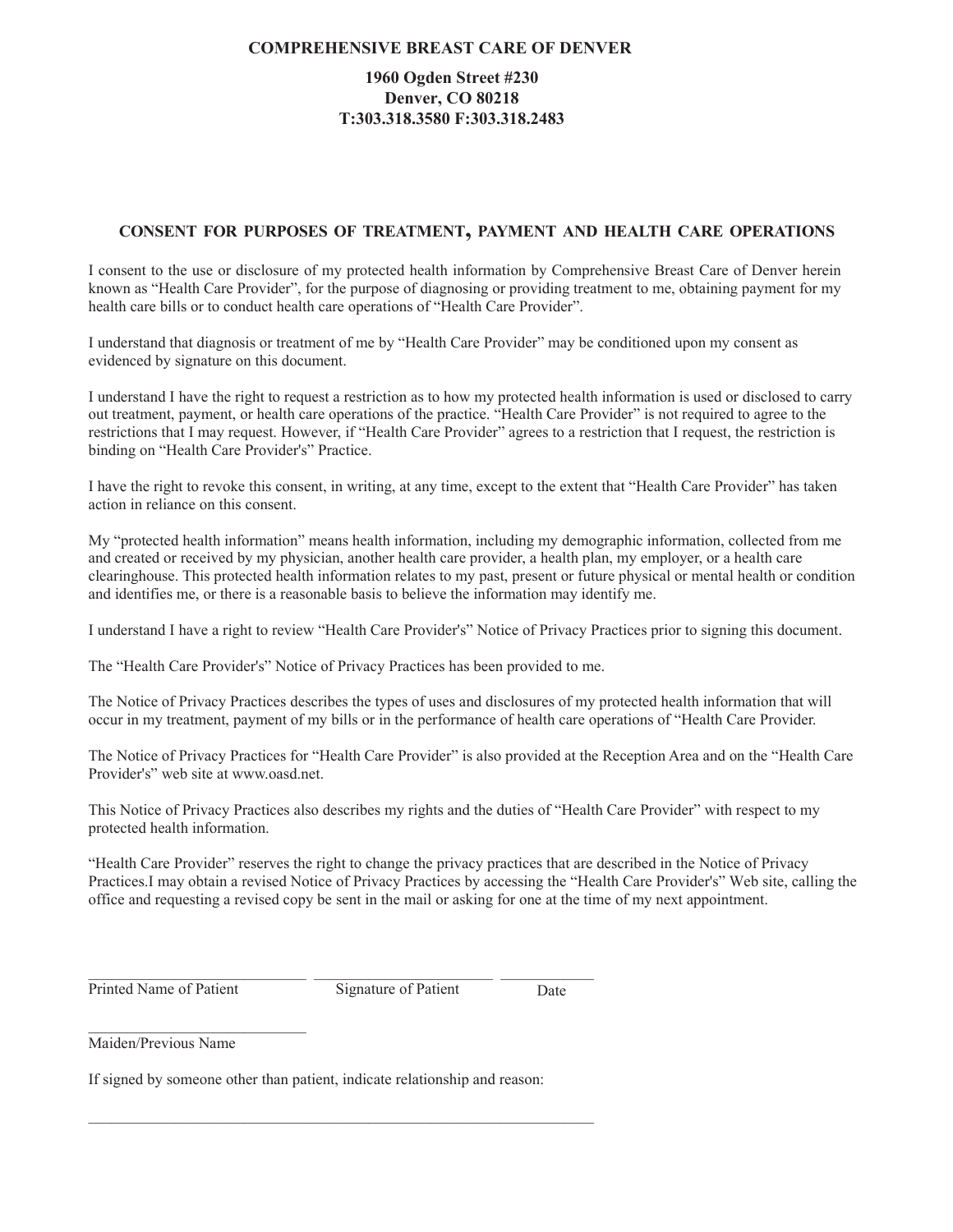### **COMPREHENSIVE BREAST CARE OF DENVER**

## 1960 Ogden Street #230 **Denver, CO 80218** T:303.318.3580 F:303.318.2483

#### **NOTICE: PATIENT PRIVACY**

**Effective Date** 

We are committed to preserving the privacy of your personal health information. In fact, we are required by law to protect the privacy of your medical information and to provide you with Notice describing:

## HOW MEDICAL INFORMATION ABOUT YOU MAY BE USED AND DISCLOSED AND HOW YOU CAN ACCESS THIS INFORMATION.

We are required by law to have your written consent before we use or disclose to others your medical information for purposes of providing or arranging for your health care, the payment for or reimbursement of the care that we provide to you, and the related administrative activities supporting your treatment.

We may be required or permitted by certain laws to use and disclose your medical information for other purposes without your consent or authorization.

As our patient, you have important rights relating to inspecting and copying your medical information that we maintain, amending or correcting that information, obtaining an accounting of our disclosures of your medical information, requesting that we communicate with you confidentially, requesting that we restrict certain uses and disclosures of your health information, and complaining if you think your rights have been violated.

We have available a detailed Notice of Privacy Practices which fully explains your rights and our obligations under the law. We may revise our Notice from time to time. The effective date at the top right hand side of this page indicates the date of the most current Notice in effect.

You have the right to receive a copy of our most current Notice in effect. If you have not yet received a copy of our most current Notice, please ask at the front desk and we will provide you with a copy.

If you have any questions, concerns or complaints about the Notice or your medical information, please contact our office at 303-318-3413.

Printed Name of Patient

Signature of Patient

Date

Maiden/Previous Name

If signed by someone other than patient, indicate relationship and reason: